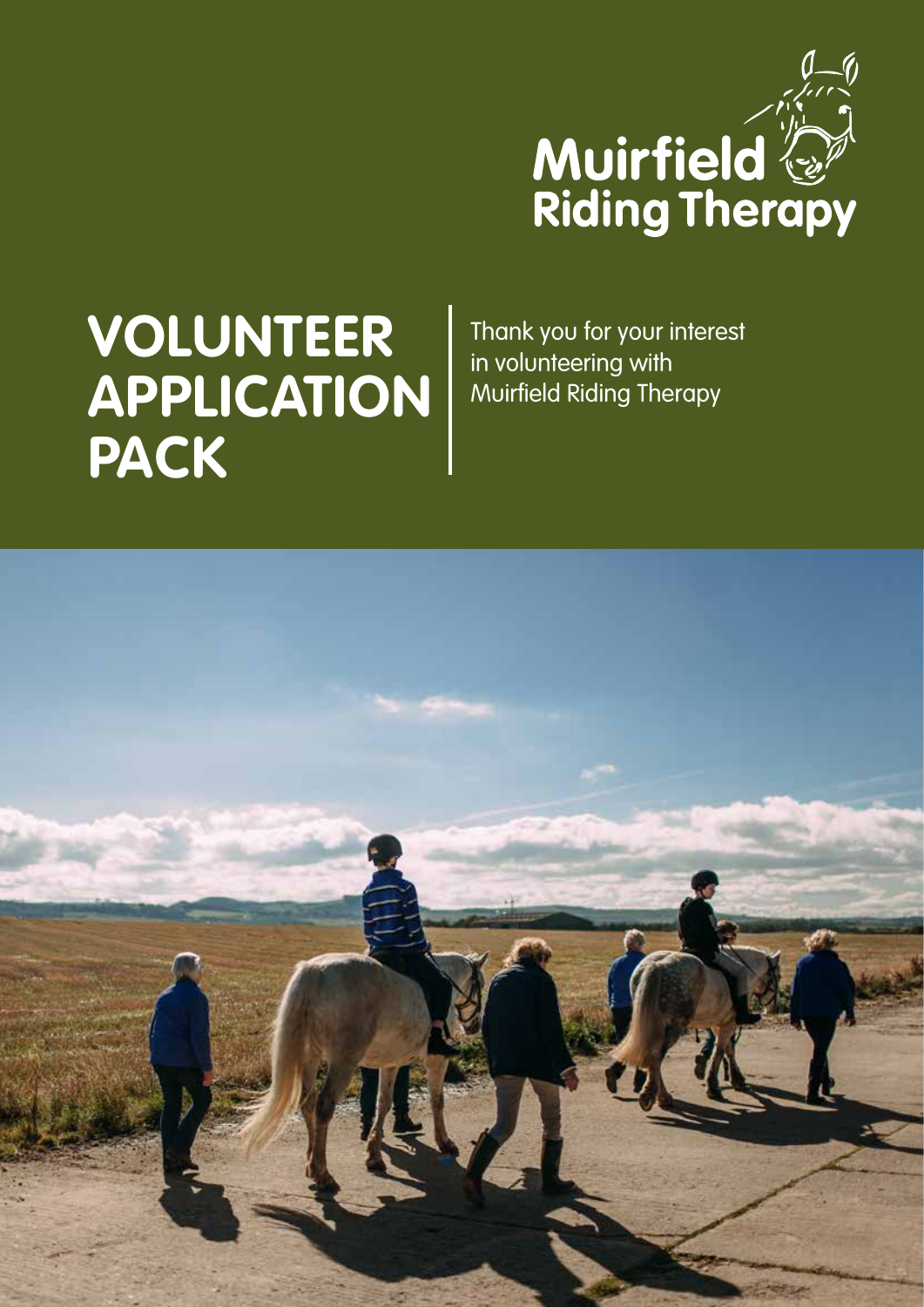#### **OUR MISSION STATEMENT**

**"Muirfield Riding Therapy is a volunteer-led centre which provides pioneering, life-changing, equine therapy.** 

**Our services are free. We make it a fun experience for all involved and provide an opportunity to make new memories."**



#### This application pack contains:

A flavour of volunteer roles Potential benefits to volunteers and Muirfield Riding Therapy MRT's expectations of volunteers What you can expect from MRT Find out about the application process MRT policies relating to recruitment.

We hope this pack gives you a better understanding of the work of Muirfield Riding Therapy and how we involve volunteers. Please contact us to find out more!

#### **What we believe: Our Values**

We believe "it's what you can do that counts" and "that together we can make a difference" This belief underpins all that we do with everyone we work with.

### **Find a volunteer role with MRT that's right for you**

- 
- MRT has a variety of roles to suit everyone speak to a session Coach, the Service Coordinator

or MRT's Chair about any of the following:

- **Give support to our riders in the session** to enable them to make the most of the therapy our sessions provide and support riders to encourage and build confidence.
- **Help look after our ponies** by feeding, grooming, poo-picking fields and generally taking care of the ponies needed in each session.
- **Support the wider organisation by helping in the office**, give admin support, contribute ideas to training, review policies, IT delivery, website or social media support.
- **Help us to maintain this as a free service through Fundraising.**

For more information about MRT, have a look at our website. **www.muirfieldridingtherapy.org.uk**

- 
-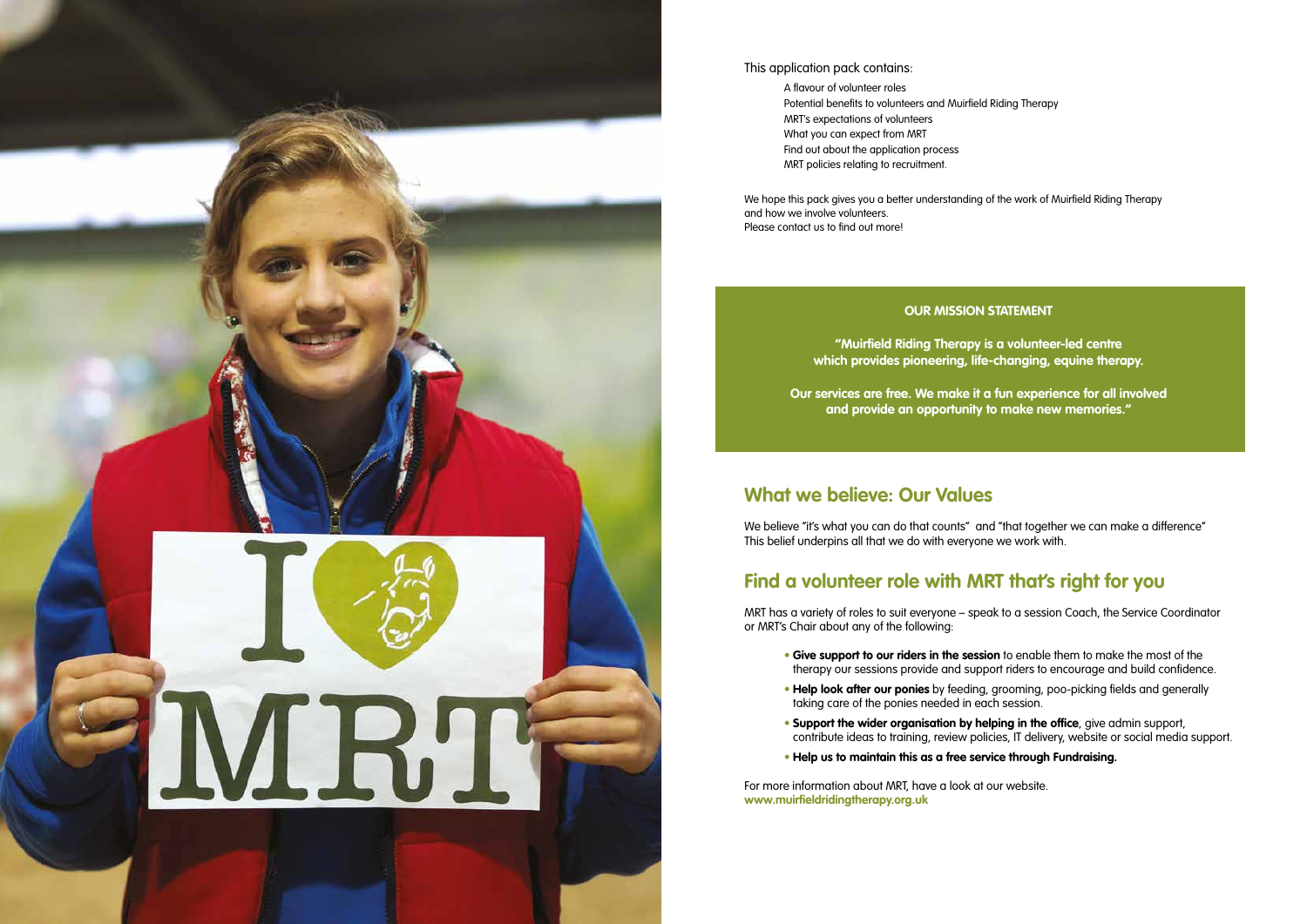### **Why volunteer with MRT?**

We appreciate that most people want to volunteer because they want to make a difference. We feel that volunteering is a two-way experience and that there should be benefits in return for your time. Below are some benefits of volunteering for us:

- Make a real difference in your local community
- Help provide therapy to children and adults with disability and make a real difference
- Meet new people
- Training opportunities with attendance and progression certificates
- Add value to your curriculum vitae (many volunteers have gained or changed employment by volunteering with MRT)
- We can provide a reference to a future employer if that would be helpful
- Volunteer flexibly around your other commitments
- Feel valued as part of the MRT team

### **We expect our volunteers to:**

#### • **Give a commitment to volunteering**

 Muirfield Riding Therapy relies on its team of volunteers to enable us to deliver riding therapy to its riders. We can't run sessions without our volunteers! We expect that you will be reliable and give commitment to volunteering and attending sessions as agreed.

#### • **Attend training**

 MRT provides induction training for all volunteers as an introduction to MRT and our work. We also provide on-going training to support our volunteer's involvement and enhance their own skills and knowledge.

#### • **Follow the processes**

 We have clear processes and practices at MRT. These are designed to ensure everyone is safe, our ponies are happy and our riders achieve the best outcomes for them. It is important that you follow and adhere to our policies and practices so we can continue to develop our leading edge services.

As part of your Induction Programme you will be provided with a Volunteer Handbook which includes more details.

## **Applying to be a volunteer**

Your first step is to complete and return your application and self-disclosure forms to the Personnel Coordinator. Once we have received your forms and heard back from your references you will be invited to attend the next scheduled 2-part volunteer induction course.

### **Reference and Disclosure Process**

The application form asks you for the names of two people who will provide you with a character reference. These should be people who:

- are not members of your family
- are over the age of 18
- have known you for at least one year.

If applicable, an MRT Volunteer may stand as one of your referees. Please ask for the referees' permission before forwarding their contact details. Remember to let the referees know that they will be contacted in case they are going on holiday.

It is a requirement that all volunteers who have contact with our participants will need to be a member of the PVG scheme. Part of the requirements of the PVG process is that you provide MRT with three forms of identification. It is mandatory that you provide one item of photographic evidence and two items of address-related evidence.

There are preferred ID documents that we ask you to provide, such as:

- passport
- driving licence (with photograph)
- employee ID card (with photograph) or similar
- bank or credit card statement (within last 3 months)
- Young Scot card

If you are already a member of the PVG Scheme through another organisation, please let us know by ticking the relevant PVG membership box on your self declaration form.

If you have any difficulty in providing any of the above ID, please contact the Personnel Coordinator to discuss alternatives. The more ID you can provide the quicker Volunteer Scotland can turn your application around.

If you require any further details regarding our policies, procedures or how we handle your information, please do not hesitate to contact the MRT Chair.

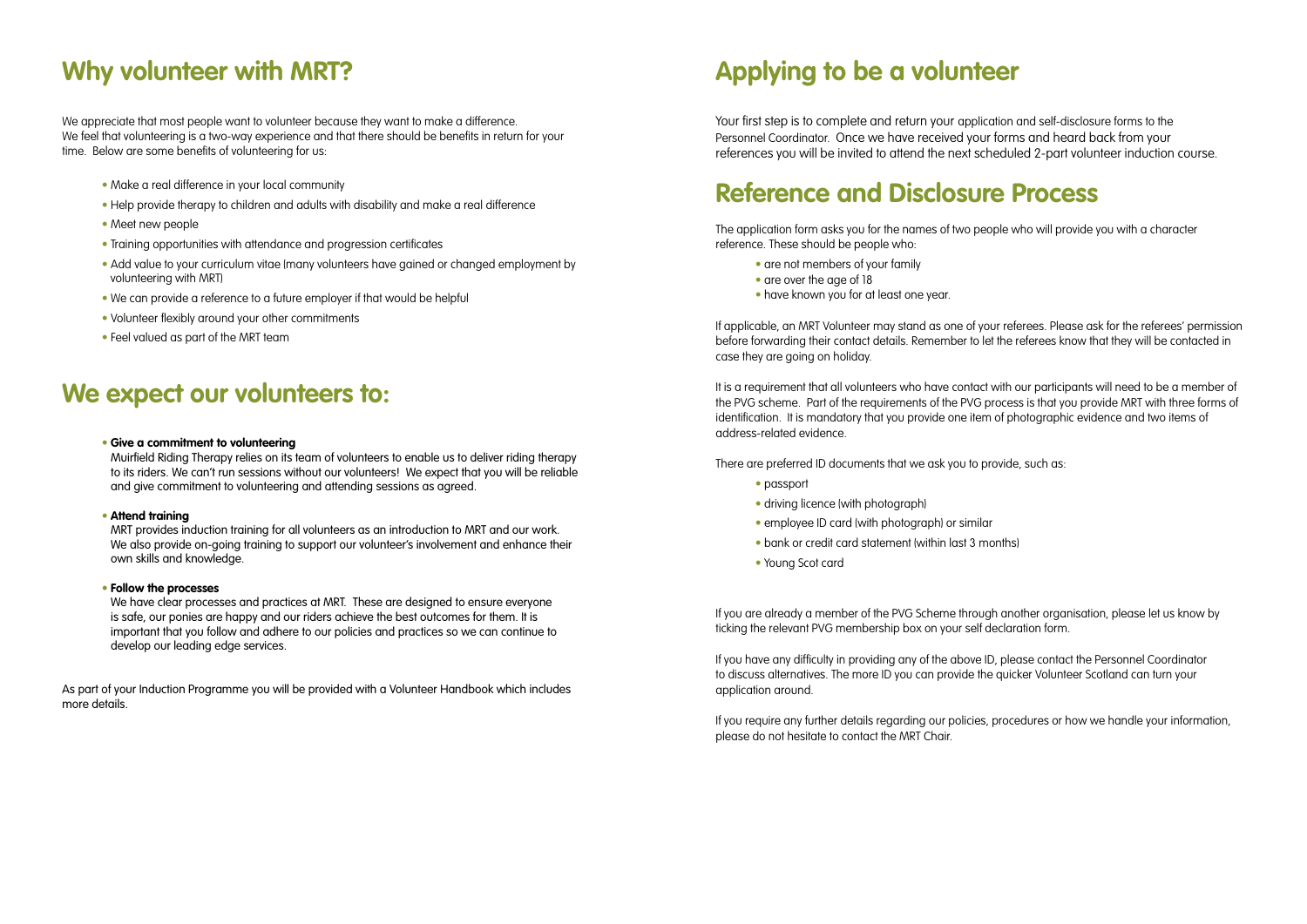### **Summary of the recruitment process**

**You receive the volunteer application pack and decide to proceed.**

**You return your completed application form/self-declaration form to the Personnel Coordinator at MRT. All are confidential.**

**The Personnel Coordinator will request your references. Once received you will be invited to attend the next scheduled two-part volunteer induction course.**

**Upon completion of Part One of your volunteer induction, you will be sent links to access the volunteer section of the MRT website and invited to Part Two of the volunteer induction.**

**At Part Two of the volunteer induction (at the arena) you will be asked to bring your PVG ID to be copied. This will be submitted electronically by MRT to Disclosure Scotland. The Personnel Coordinator will advise you on the next steps and time frame for the completion of your PVG.**

**You can now start volunteering!.**

Volunteers are unable to join their allocated session, until they have completed their volunteer induction.